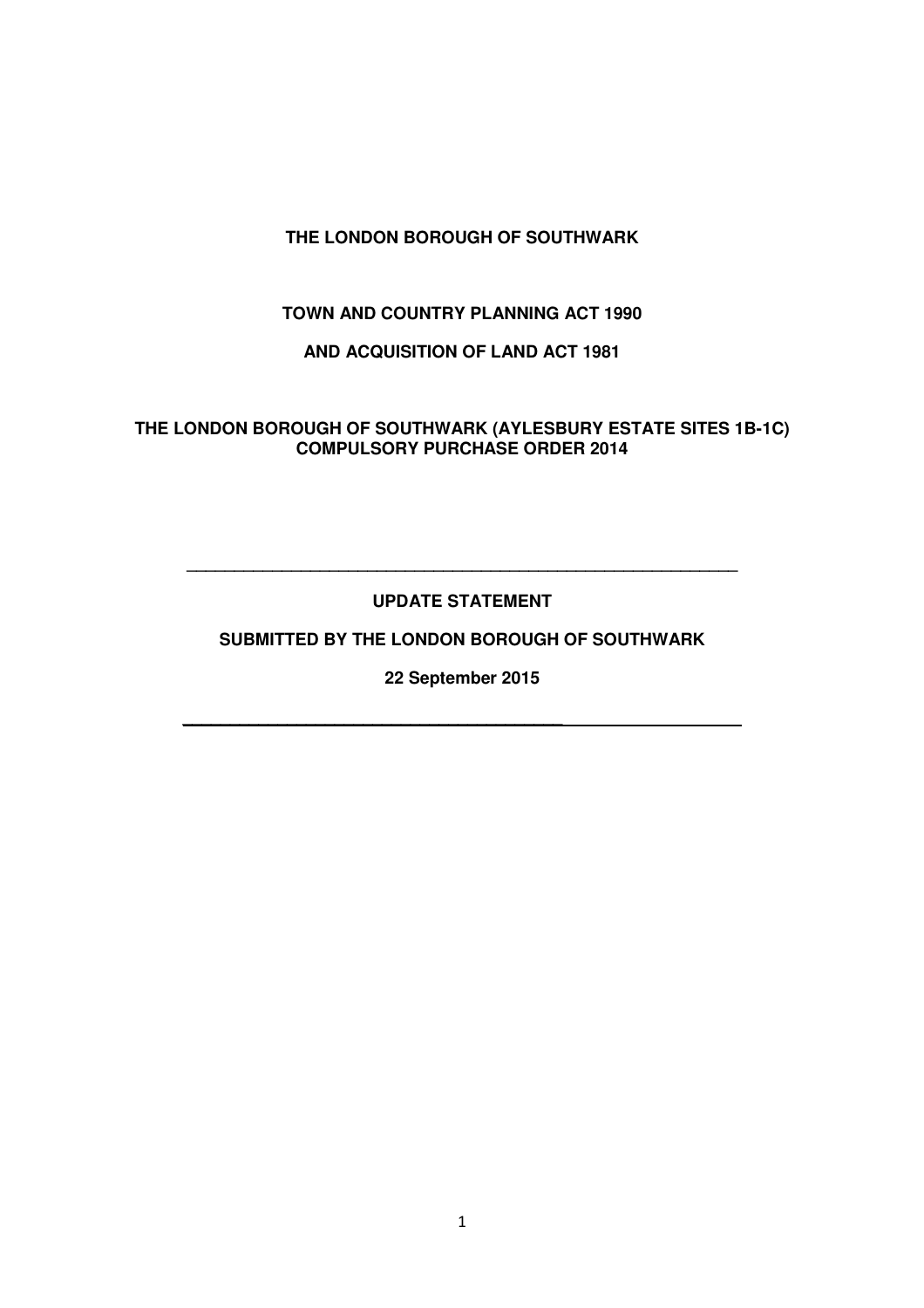#### THE LONDON BOROUGH OF SOUTHWARK (AYLESBURY ESTATE SITES 1B/1C)

#### COMPULSORY PURCHASE ORDER 2014

#### COUNCIL'S UPDATE STATEMENT – 22 SEPTEMBER 2015

#### 1. INTRODUCTION

1.1 This statement ("Update Statement") has been prepared on behalf of the London Borough of Southwark ("the Council") in its capacity as the Acquiring Authority.

1.2 The purpose of this Update Statement is to provide the Inspector with an update in relation to matters that have occurred since the Inquiry adjourned on 12 May 2015. Where relevant the Update refers to the document submitted on behalf of the Objectors on 14 August 2015, which provided a list of submissions to be made by counsel and an indication that the Objectors wish to call further oral evidence ("the Objectors' list of issues").

#### 2. THE DEVELOPMENT PARTNERSHIP AGREEMENT

2.1 A redacted version of the Development Partnership Agreement ("DPA") appears in Core Document bundle 1 at CD4. Reference is made to the DPA in paragraph 4 of the Objectors' list of issues. Since the second adjournment of the Inquiry, the Council and Notting Hill have reviewed their position, with a view to considering what, if anything further, could be disclosed consistent with their own interests, applying the relevant legal principles and having regard to recent decisions issued by the Information Commissioner's Office. A note explaining the position is provided as appendix US1 to this Update Statement.

2.2 A revised version of the DPA, with some redactions removed, is provided as appendix US2.

2.3 Since the second adjournment of the Inquiry, the Council and Notting Hill have entered into a deed of variation, varying certain aspects of the DPA. A summary of those variations is provided as US3.

### 3. DECISION MAKING

3.1 At the Inquiry it was suggested that it would be helpful to have a chronology dealing with the Council's decision making in relation to the Aylesbury Estate. A chronology has been produced and is appended as US4.

3.2 Paragraph 5 of the Objectors' list of issues refers to a point already made at some length at the previous sessions of the inquiry: whether there was an adequate cost/benefit analysis back in 2005 when the Council made the in principle decision to regenerate rather than refurbish the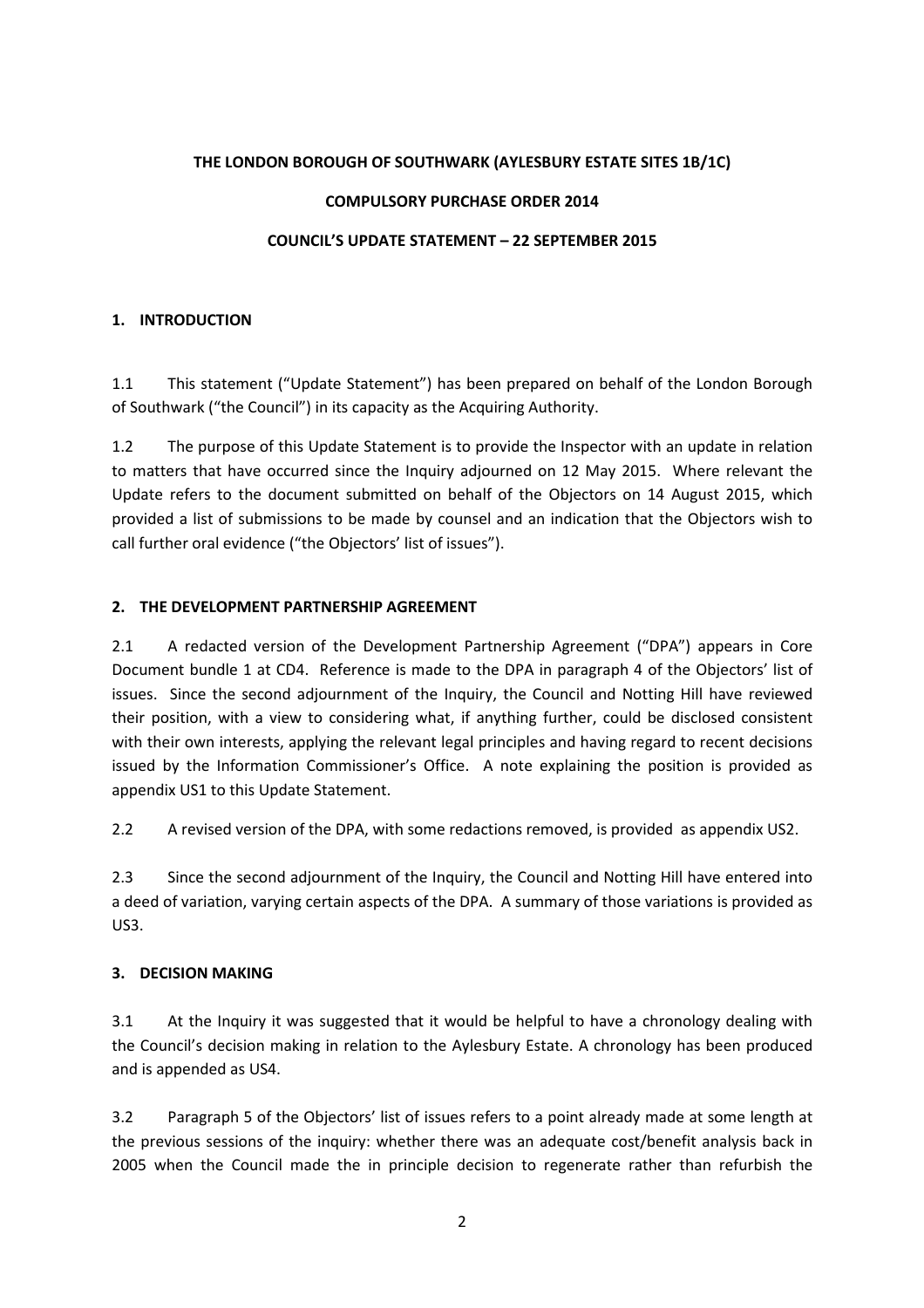Aylesbury Estate. As the Inspector will be well aware, that decision was taken before the production, consultation on and examination of the Aylesbury Area Action Plan ("AAAP"), which forms part of the statutory development plan for the area and which seeks the redevelopment of the Aylesbury Estate.<sup>1</sup> While the Acquiring Authority is not convinced that further detailed consideration of this history is a good use of inquiry time in the circumstances, this Update Statement explains what information has been provided to the Objectors – at their request – and when. It should be noted that the Acquiring Authority has not provided this level of detail in its evidence to date and does not consider it necessary to do so now. For that reason, it does not adduce the material, with the exception of providing a legible version of a page already within the core documents (please see below).

### 3.3 The Consibee Report 2004

- 3.3.1 The Consibee Report 2004 can be found in Core Document bundle 2 at CD 25. It is an appendix to a larger report entitled "Stage E Status Report, Aylesbury SW Corner, Volumes 1 and 2" by Levitt Bernstein Architects, PTEa and BPTW, dated July 2005 ("the Stage E Report").
- 3.3.2 The Consibee Report 2004 appendix appears in the wider Stage E report as Volume 2, Section 11.2, entitled "Briefing Report on Structural Robustness of 5 and 6 Storey Jesperson Blocks"; this is by Conisbee, BPTW and Levitt Bernstein Architects, dated November 2004.

### 3.4 Related Reports issued to objectors

 $\overline{a}$ 

The following reports have been provided on request, without concession as to their relevance:

- 3.4.1 The whole of the Stage E Report (which is a very large document) was provided in hard copy to Judi Bos on Friday 1 May 2015. The Executive Summary and section 8 of the report were submitted as inquiry documents and Professor Rendall answered questions about them in cross examination.
- 3.4.2 A separate report entitled "Total Estate Cost Review Report" by Frost Associates dated 6 May 2005 ("the Frost Report") was provided in hard copy to Judi Bos on 12 May. This document is not part of the July 2005 Stage E Report, although it is referred to in Section 11.8 of that report.
- 3.4.3 The following documents were issued electronically to Professor Jane Rendall on 21 May 2015 in response to an FOI request dated 6 May 2015:
	- a) Volume 2 section 11.8 of the July 2005 Stage E Report (Report on Estimated Costs for Estate Wide Refurbishment Options)
	- b) Volume 2 section 11.4 of the July 2005 Stage E Report (Proposed New Housing Sites Options Appraisal)
- 3.4.4 The spreadsheet forming part of the Conisbee Report 2004 was issued electronically to Beverley Robinson on 30 July 2015 in response to an FOI request. Copies of this spreadsheet which forms part of CD25 were also provided to the other objectors and to the Inspector on 30 July and it is attached as US 5.

<sup>&</sup>lt;sup>1</sup> See the "Context" section, pp.2-3 of the Acquiring Authority's Opening Statement dated 27 April 2015.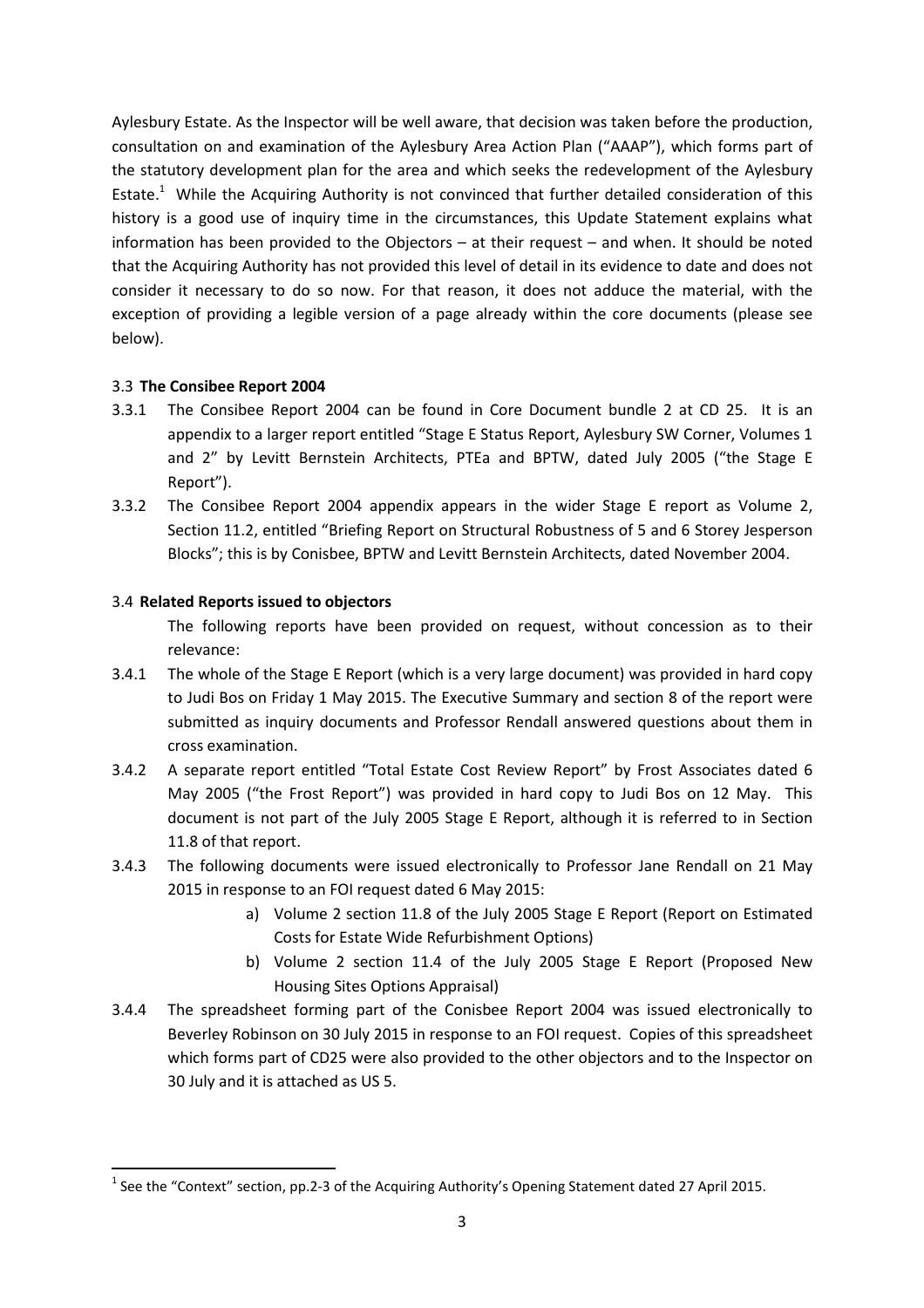#### 3.5 What relevance does this material have?

Objectors have not so far sought to submit the majority of this information to the inquiry, despite having been provided with copies as listed above. The Acquiring Authority will not itself be adducing what it considers to be a large volume of irrelevant material. Criticisms have been made about the adequacy of cost/benefit analysis in 2005, which the Acquiring Authority does not accept. The Acquiring Authority is content to deal with the matter in submissions, save to the extent that further evidence is deemed appropriate and further cross examination is necessary.

## 3.6 Why was the table in the Consibee Report 2004 not legible and why was a legible copy only issued when it was ?

The pdf version of the Conisbee Report 2004 in the Council's archives and originally included in CD25 includes a table of figures (page 10 of the report, page 1762 of the Core Document Bundle) which is not legible. The Council sought unsuccessfully to find a legible version of the table within its own archives. The Council asked BPTW, the original authors of the table, to search their own archives, also without success. Given the amount of interest in the table at the previous sessions of the inquiry, the Council then reconsidered whether there was any other way of finding the table. BPTW then asked their co-consultants Levitt Bernstein Architects to search their own archives and at this point a legible copy of the table was found. This was circulated to the objectors and to the Inspector on 30 July 2015.

### 3.7 What was the purpose of the Conisbee Report 2004 ?

The report addressed the issue of the structural strengthening works that might be required to the 5 and 6 storey Jesperson blocks on the Estate. It then set out options for these blocks: 5 options are given, of which 3 are refurbishment options and 2 are rebuild options.

The report offers recommendations: refurbishment option 3 (full strengthening) or either of the two rebuild options.

### 3.8 Content of figures in the spreadsheet in the Conisbee Report 2004

Within the Conisbee Report 2004 the spreadsheet by BPTW sets out costs for each of the 5 options.

| <b>Comparative costs</b>                                                       | £m   |
|--------------------------------------------------------------------------------|------|
| Refurb option 1 'do nothing option'                                            | 27.5 |
| Refurb option 2 'do nothing plus gas removal'                                  | 27.7 |
| Refurb option 3 'do nothing plus gas removal plus structural<br>strengthening' | 38.2 |
| Rebuild option 4 'like for like basis                                          | 107  |
| Rebuild option 5 'added value'                                                 | 1592 |

The reference to "do nothing" in the table above means "do nothing in terms of strengthening works" so that the costs referred to are for general ongoing maintenance. Of the reports set out in the attached summary table US 6 prepared by the Council for the purposes of this update, the Conisbee Report 2004 is the only report that sets out a comparison of refurbishment costs against rebuild costs (to the 5 and 6 storey buildings only). Relative to each other, the figures show that the refurbishment options are less expensive than the rebuild options.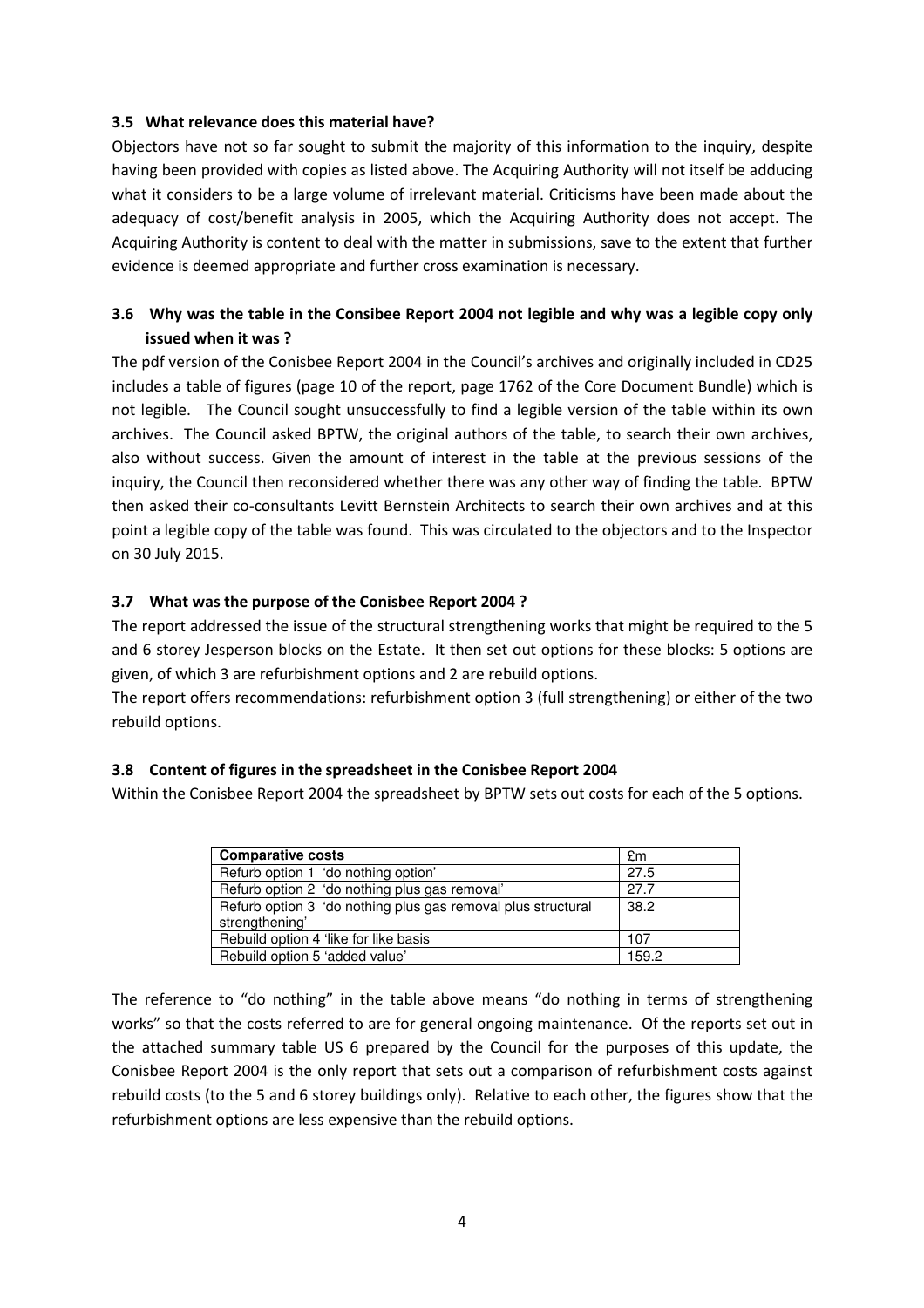It should also be noted that the full cost of refurbishment was refined between the date of the Conisbee Report 2004 (November 2004) and the figures included in the Executive Report (CD8) in September 2005. Applying those refinements increased the refurbishment costs by:

- Approximately 25% to reflect Decent Homes Plus (and the urban improvement works and planned preventative maintenance)
- Approximately a further 50% of those costs should be added to represent the "whole costs" for refurbishment.

3.9 A summary table of the various costs set out in the documents has been prepared and is attached to this update as US 6. This is provided to assist the Inspector, without concession as to relevance.

## 4 PLANNING

4.1 Since the Inquiry closed the Council and Notting Hill have signed a section 106 Agreement relating to the Order Land and the wider development area. A copy of that section 106 Agreement appears as appendix US 7.

4.2 The Council notes that Objectors wish to address the s.106 planning obligation not only in submissions, but also in further evidence. While of course it is appropriate to deal with the matter in submissions if necessary, yet further evidence about s.106 matters is unlikely to be a good use of inquiry time, given that the interpretation of a s.106 planning obligation is a matter of law.

4.3 At the Inquiry the Council produced a note about Affordable Rent ("the Affordable Rent Note") and a further note about s106 monitoring and the Deed of Variation process in Southwark ("the s106 Note"). Table 2 of the Affordable Rent Note contains a typographical error. In the "detailed wording" section of the second row of this table the words "target cost of tent" should read "total cost of rent".

4.4 The Council said at the Inquiry that it would further investigate the position under the Bermondsey Spa Site C section 106 agreement. The Council has taken legal advice and will not be taking enforcement action.

## 5 ELLISON HOUSE

5.1 Since the inquiry last sat on 12 May 2015, the Council has been working in partnership with officers at the Ministry of Justice (MoJ) to progress discussions on re-provision of a new 'approved premises' within the borough to replace the existing facilities at Ellison House. A series of meetings took place in May 2015 which identified a vacant site within the Aylesbury estate masterplan area on which both Council officers and officials from the MoJ agreed to progress further analysis and discussion. Following agreement with the MoJ, the Council commissioned architects to undertake an initial feasibility study to confirm the suitability and capacity of the proposed site to accommodate an equivalent facility on that site. The study established the accommodation requirements of a replacement facility for Ellison House and confirmed that the site was feasible for a replacement facility, setting out various options for design and massing of new buildings to allow for flexibility of internal layout. Further briefings from the architects followed in July, after which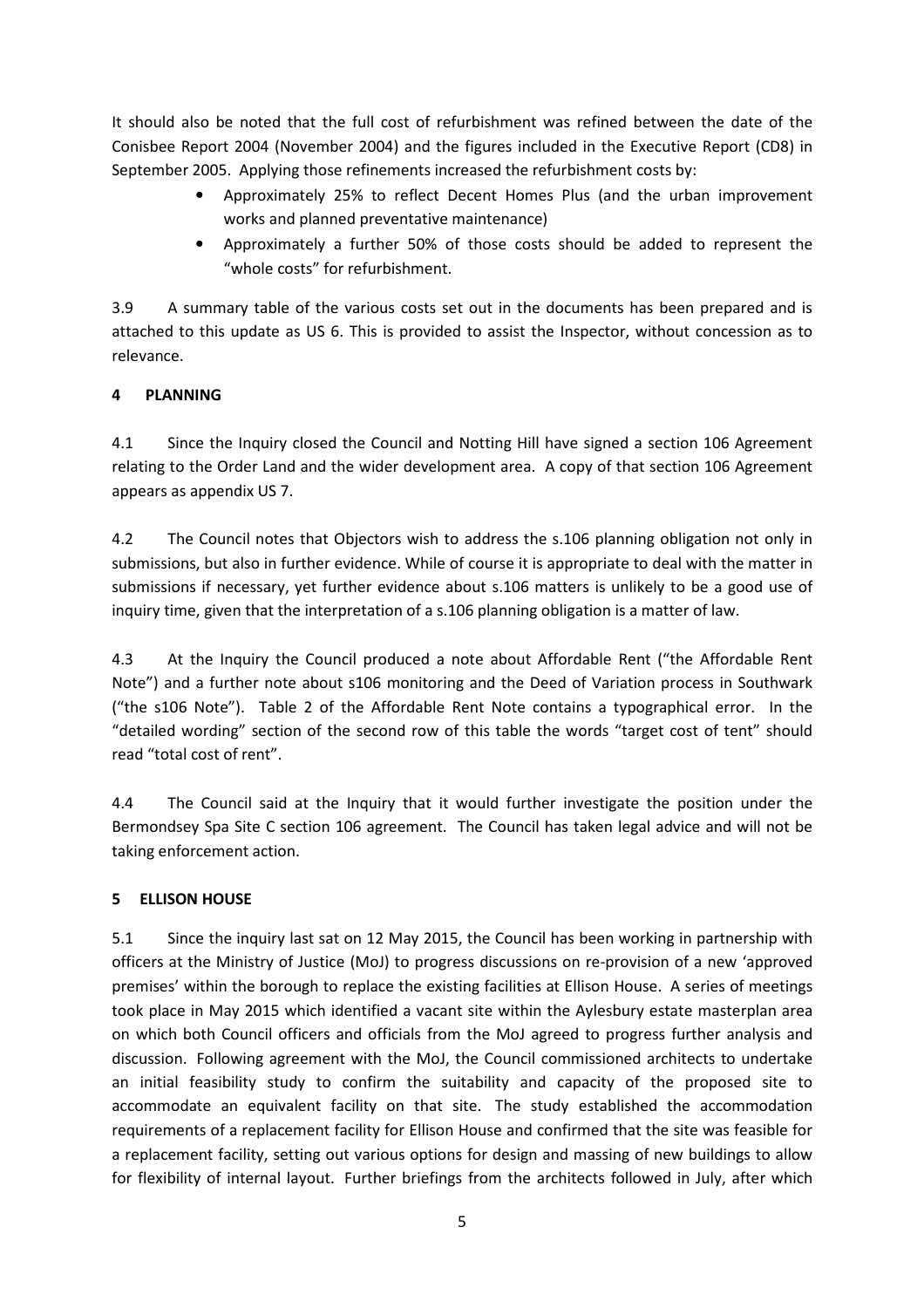MoJ officials undertook internal discussions in respect of their design requirements for the new approved premises. Through discussions between the Council and MoJ officials, feedback on design was received in September confirming that there were no major issues with the initial feasibility study and agreeing to progress with more detailed design. The Council and Notting Hill Housing Trust are in the process of appointing architects to enable designs to move forward and for a public consultation process to begin.

5.2 Simultaneously, in August 2015, the Leader of the Council wrote a letter to the Secretary of State asking for confirmation that, following any changes of policy since the general election, it was still the requirement of the MoJ to have a replacement facility for Ellison House in Southwark. That letter is attached at US 8 Confirmation of the MoJ's previous position in terms of re-provision was received by the Council on 22 September and set out in the letter attached at US 9. The Council is now looking to establish an initial consultation event which will identify the proposed site and begin discussions with local residents on re-provision.

### 6 REMAINING INTERESTS AND ESTATE MANAGEMENT

6.1 Since the Order was made the Council has secured vacant possession of 17 residential properties. There now remain 16 leasehold interests (8 resident leaseholders and 8 non-resident) and 1 secure tenant.

6.2 The tenant has been allocated a new build property that is suitable for their needs and the property is due to be handed over in November 2015. The tenant has been kept fully informed of the position and will be supported in their move by Council staff.

6.3 In Jacqueline Fearon's proof of evidence on pages 9 – 11 at paragraphs 6.11 to 7.3 she refers to the difficulties faced by Council staff in their efforts to manage the blocks on the Order Land. These challenges continue and the Council has received complaints on a number of issues :

- Post not being delivered and concerns from Royal Mail over perceptions about the safety of their staff and the closing down of blocks;
- Complaints in respect of some areas of cleaning and grounds maintenance;
- Residents having difficulty in obtaining successful credit checks using their addresses within the Order Land;
- Residents experiencing difficulties accessing the secure entrance to the Order Land because security guards are allegedly not in attendance 24/7.

6.4 Efforts are being made to address these concerns with one off cleaning and grounds maintenance as necessary in addition to regular cleaning and maintenance cycles. Liaison with Royal Mail is ongoing about the erection of external post boxes adjacent to the secure entrance to resolve the difficulties with postal deliveries. Communications will shortly be delivered to all residents to confirm the arrangements. Warden and officer patrols continue, as well as regular updates to the fire brigade on occupancy and risk assessments.

6.5 A letter was delivered to the remaining residents of the Order Land on 5 August 2015 advising that works would be carried out on the vacant blocks (69-76 Chartridge, 77-105 Chartridge and 106-119 Chartridge) and that this would result in some restrictions to the existing site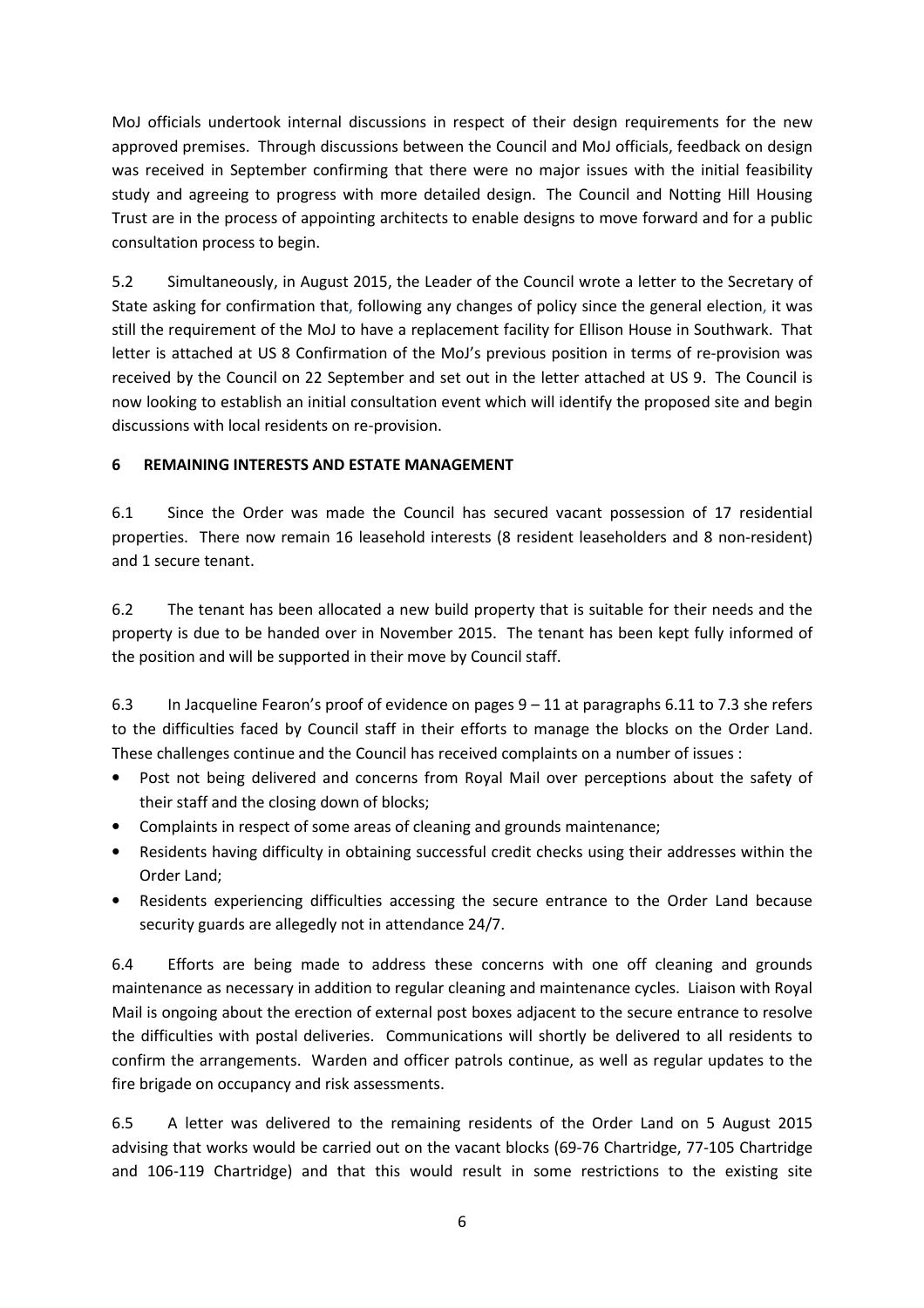movements. Notting Hill followed this up with a further letter. Several leaseholders objected to the start of these works and alleged that the Council and Notting Hill were acting unlawfully.

6.6 The works consist of pre-demolition "soft strip" works ie the removal of fixtures and fittings in the vacant units and, where possible and safe to do so, the removal of asbestos. The works are being carried out by Notting Hill's contractors under the terms of the Development Partnership Agreement and in line with all relevant health and safety legislation. The works are being carried out now to minimise delays to the construction programme.

6.7 The Council has advised residents that in carrying out these works it is not acting unlawfully and access to the Order Land for current residents living in Bradenham, Arklow, Chiltern and Chartridge would be maintained and monitored. Residents were further advised that the Council's and Notting Hill's commitment to progress with the scheme was undiminished. Full planning permission has now been granted, and the Council does not require the CPO to have been confirmed to commence work on these blocks, where full vacant possession has already been obtained through rehousing of tenants and the successful acquisition of all leasehold interests by private treaty. A fence has been erected around the three blocks and works are underway.

6.8 Of the 17 leasehold interests on the Order Land at the time of the Inquiry, one (154 Chiltern, Mr Nyedu) was acquired by agreement on 17 July 2015 leaving 16 leasehold interests remaining. Of these, the Council has determined that eight are owned by resident leaseholders who acquired their properties under the Right to Buy (or bought them from leaseholders who had so acquired them) and eight are owned by non-resident leaseholders.

6.10 The Council has continued to progress negotiations and discussions over rehousing options on an individual basis with all leaseholders on the Order Land. The summary below sets out the progress that has been made with the acquisition of interests since the Inquiry closed in May 2015. As before, in the interests of confidentiality names etc are not disclosed here, instead initials are used. A "key" identifying the individuals from their initials can be made available on request. The Council is concerned to respect privacy, but clearly cannot leave the Inspector with a misleading impression about the efforts it has made to acquire properties by agreement. As mentioned in Mark Maginn's proof of evidence detailed chronologies of contact are kept listing phone calls, meetings, appointments and correspondence. That record keeping has continued. Again, those records are available on request.

6.11 Of the eight resident leaseholders remaining on the Order Land:

6.11.1 Two (A and B) have agreed values with the Council and are purchasing a low cost home ownership (shared equity) property with Notting Hill Housing Trust at their Camberwell Fields development (further details of which are given in Rosemary Houseman's proof of evidence at paragraphs 7.2 – 7.5). It is expected that the Council's acquisition of both of these leasehold interests will be completed by the time the Inquiry resumes and the Council will update the Inquiry when it opens. Neither of these two leaseholders has applied for Council rehousing.

6.11.2 One resident leaseholder (C) has been progressing discussions with Notting Hill Housing Trust with regard to the purchase of a property at Camberwell Fields on a low cost home ownership basis. The leaseholder has reserved a property at the new development but has yet to agree terms